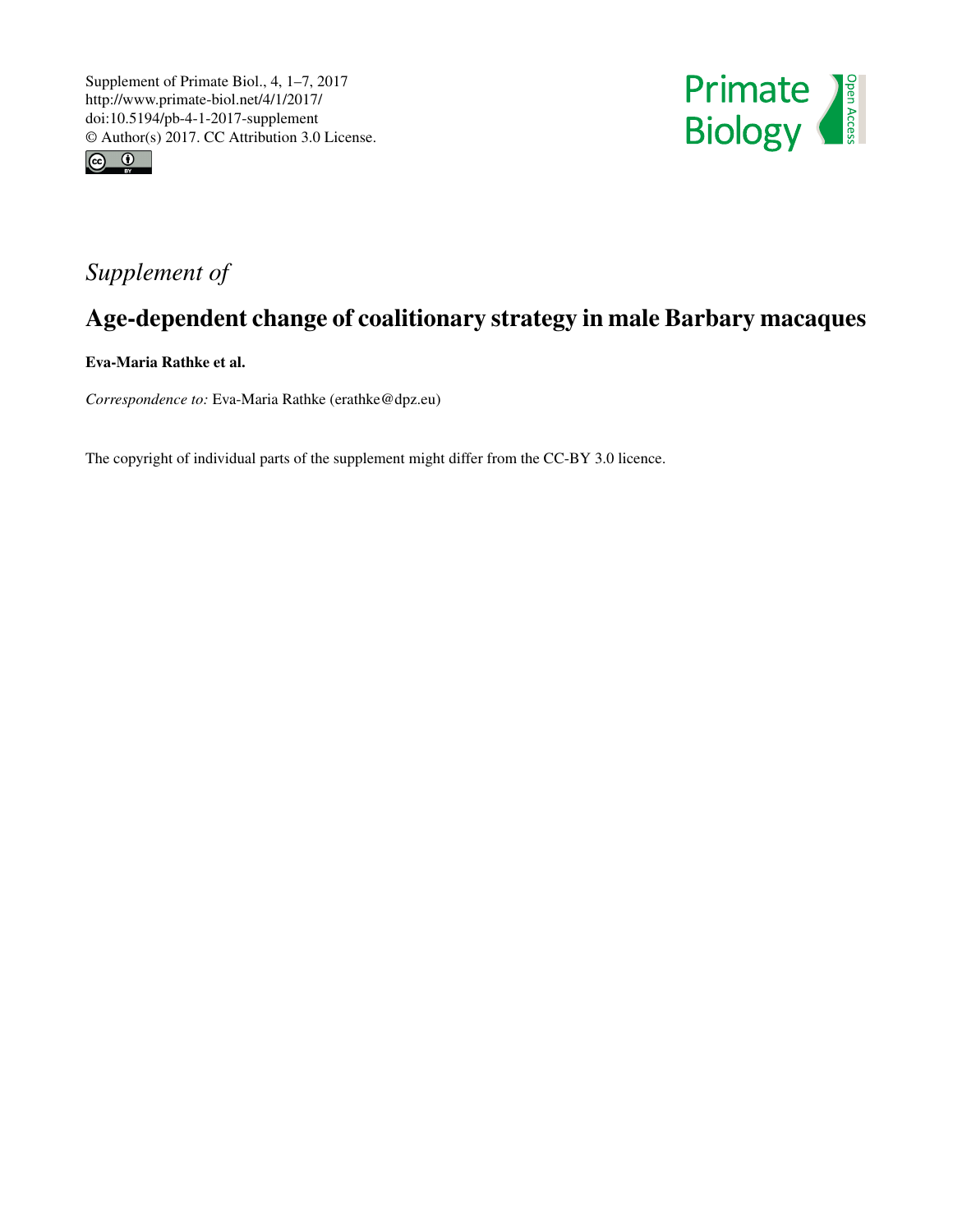| data_year | ID          | coalitions              |
|-----------|-------------|-------------------------|
| 2006      | $c_1$ 13    | 27                      |
| 2006      | $c_{5}$     | 4                       |
| 2006      | $d$ 10      | 8                       |
| 2006      | $d$ 11      | 5                       |
| 2006      | $d$ 13      | 15                      |
| 2006      | $d$ 25      | 14                      |
| 2006      | $d$ 27      | 18                      |
| 2006      | $d$ 29      | 15                      |
| 2006      | $e_13$      | 8                       |
| 2006      | $e_14$      | 11                      |
| 2006      | $f_3$       | 16                      |
| 2006      | $g_4$       | 17                      |
| 2006      | $h_3$       | 9                       |
| 2006      | $i_{2}$     | 3                       |
| 2006      | $j_3$       | 7                       |
| 2006      | $\lfloor 1$ | $\mathbf{1}$            |
| 2006      | $m_1$       | $\mathbf 1$             |
| 2006      | $n_1$       | 0                       |
| 2006      | $n_2$       | 0                       |
| 2006      | $0-2$       | $\overline{\mathbf{c}}$ |
| 2006      | $0-3$       | 0                       |
| 2006      | $q_7$       | 0                       |
| 2006      | $y_2$       | 17                      |
| 2006      | $z_{.}30$   | 12                      |
| 2008      | $y_2$       | 13                      |
| 2008      | $z$ 30      | 12                      |
| 2008      | $c_{5}$     | 16                      |
| 2008      | $c_{13}$    | 21                      |
| 2008      | $d$ 10      | 11                      |
| 2008      | d<br>11     | 9                       |
| 2008      | d_13        | 6                       |
| 2008      | $d$ 25      | 16                      |
| 2008      | d 29        | 30                      |
| 2008      | $e$ 13      | 16                      |
| 2008      | $e_1$ 14    | 21                      |
| 2008      | $f_3$       | 19                      |
| 2008      | $g_4$       | 15                      |
| 2008      | $h_3$       | 31                      |
| 2008      | $i_{2}$     | 10                      |
| 2008      | $j_3$       | 25                      |
| 2008      | $\lfloor 1$ | 8                       |
| 2008      | $m_1$       | 6                       |
| 2008      | $n_1$       | 0                       |
| 2008      | $n_2$       | 5                       |
| 2008      | $0-2$       | $\mathbf 1$             |
| 2008      | $0-3$       | $\mathbf 1$             |
| 2008      | $q-$        | 8                       |
| 2014      | $h_3$       | 21                      |
| 2014      | $i_{2}$     | 7                       |
|           |             |                         |